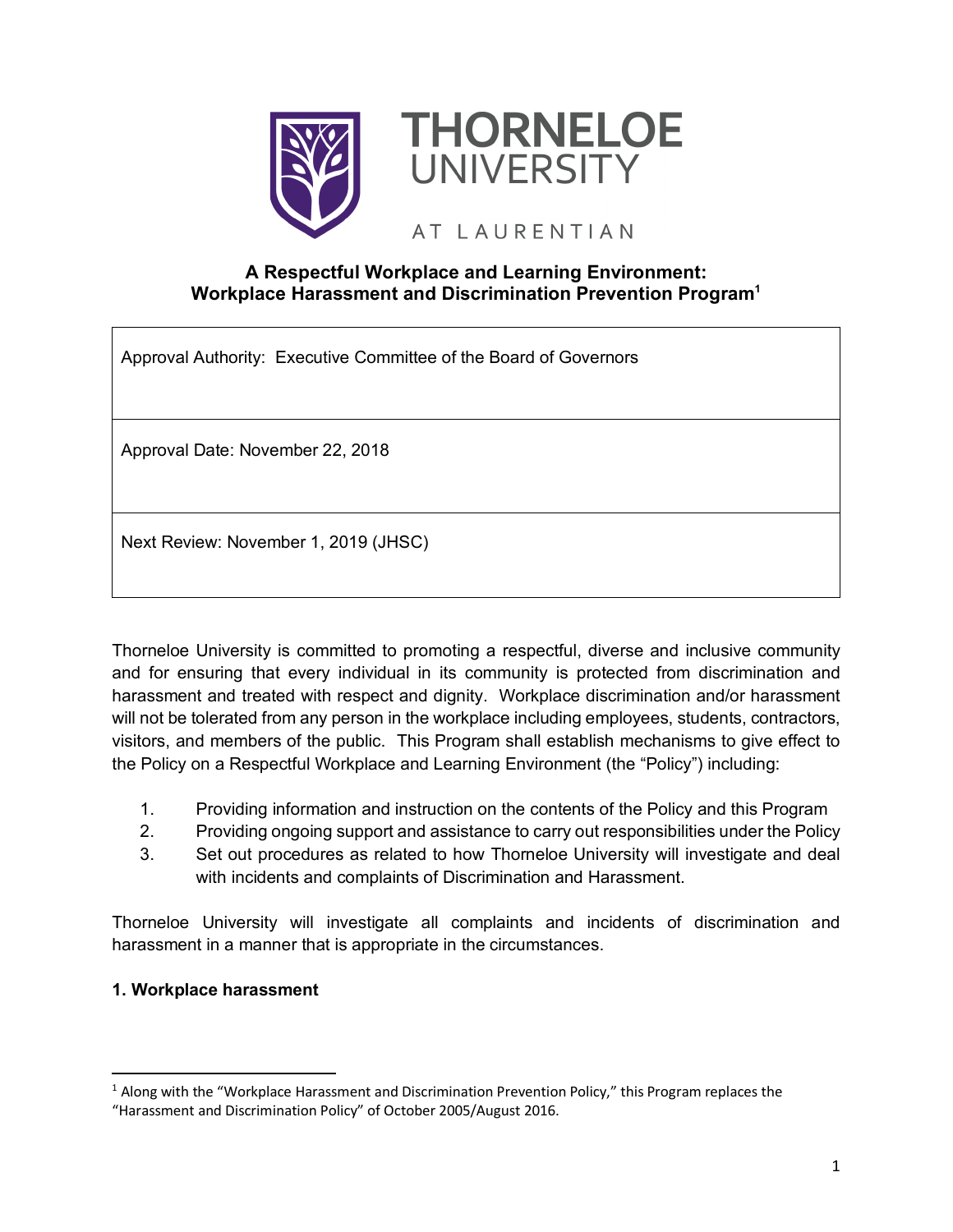"Workplace harassment" means engaging in a course of vexatious comment or conduct against a worker<sup>2</sup> in a workplace that is known or ought reasonably to be known to be unwelcome and/or workplace sexual harassment.

### "Workplace sexual harassment" means:

- a. engaging in a course of vexatious comment or conduct against a worker in a workplace because of sex, sexual orientation, gender identity or gender expression, where the course of comment or conduct is known or ought reasonably to be known to be unwelcome, or
- b. making a sexual solicitation or advance where the person making the solicitation or advance is in a position to confer, grant or deny a benefit or advancement to the worker and the person knows or ought reasonably to know that the solicitation or advance is unwelcome;

Reasonable action taken by the employer or supervisor relating to the management and direction of workers or the workplace is not workplace harassment (i.e. scheduling, annual performance reviews).

### **2. Reporting workplace harassment**

## **A. How to report workplace harassment**

Workers can report incidents or complaints of workplace harassment verbally or in writing. When submitting a written complaint, please use the workplace harassment complaint form (see attached). When reporting verbally, the reporting contact, along with the worker complaining of harassment, will fill out the complaint form.

The report of the incident should include the following information:

- i. Name(s) of the worker who has allegedly experienced workplace harassment and contact information
- ii. Name of the alleged harasser(s), position and contact information (if known)
- iii. Names of the witness(es) (if any) or other person(s) with relevant information to provide about the incident (if any) and contact information (if known)
- iv. Details of what happened including date(s), frequency and location(s) of the alleged incident(s)
	- a. Any supporting documents the worker who complains of harassment may have in his/her possession that are relevant to the complaint.

 $2$  For the purposes of this document, the term "Worker" refers to all individuals listed in "Scope," p. 2 of the "Workplace Harassment and Discrimination Prevention Policy."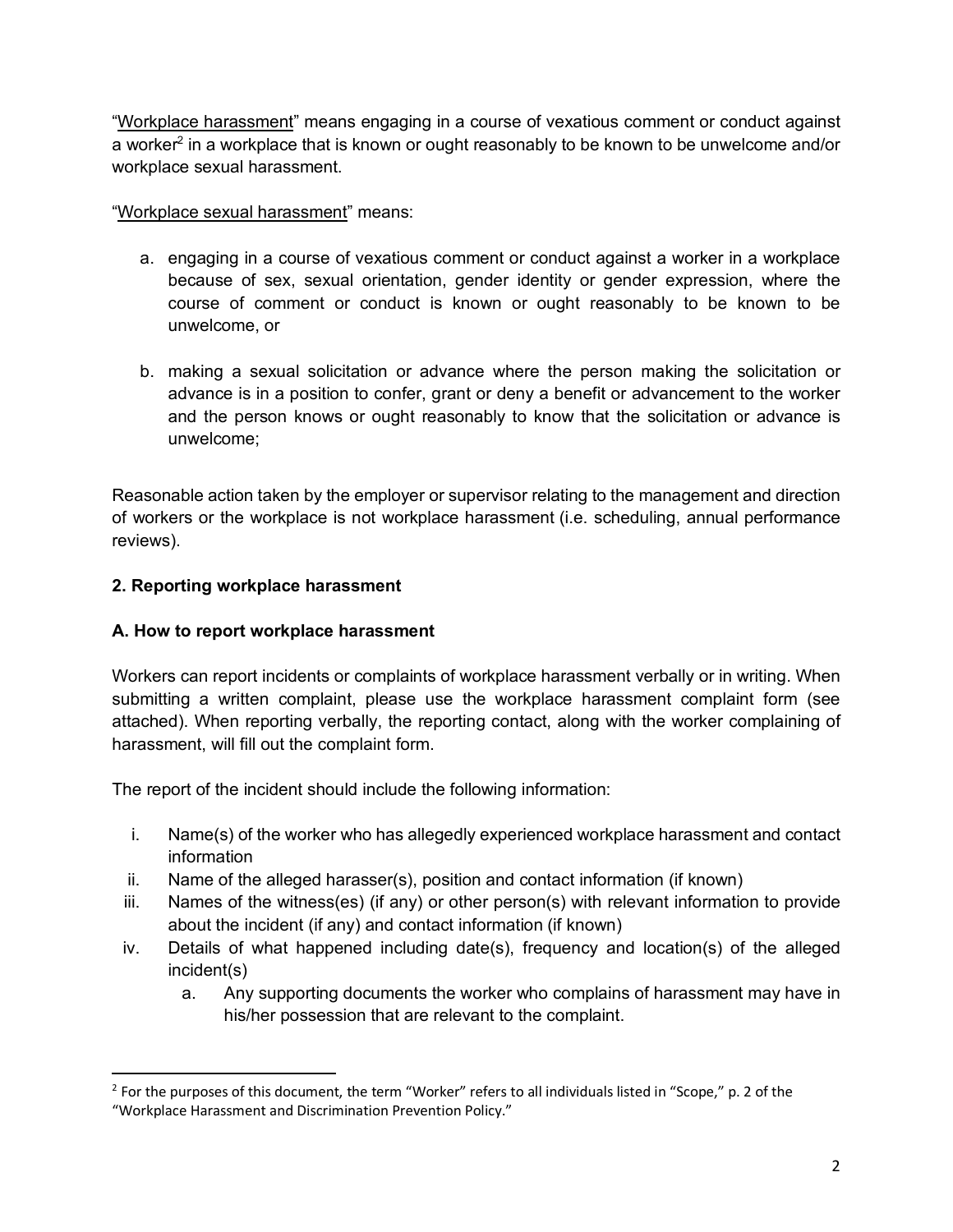b. List any documents a witness, another person or the alleged harasser may have in their possession that are relevant to the complaint.

#### **B. Who to report workplace harassment to**

An incident or a complaint of workplace harassment should be reported as soon as possible after experiencing or witnessing an incident. This allows the incident to be investigated in a timely manner.

Employees and students are encouraged to report all incidents of harassment and discrimination to either the President or the Application Officer. If the harasser is the Application Officer, complaints shall be reported to the President. If the harasser is the President, complaints shall be reported to the Chair of the Board of Governors.

### **The Application Officer**

The role of the Application Officer shall be:

- 1. To offer support and guidance to the Thorneloe Community with respect to the Policy on Harassment and Discrimination as well as this Program;
- 2. To offer support and guidance to an individual making a complaint (the "Complainant")
- 3. To offer support and guidance to an individual against whom a complaint has been made (the "Respondent");
- 4. Outline and guide the Complainant on options for resolving the issue, including personal resolution, informal resolution, or formal resolution;
- 5. Assist the parties to informally resolve matters, as required;
- 6. Coordinate any investigation process in a consistent, timely and fair manner;
- 7. Report all harassment complaints to the President, or an individual appointed by the Board of Governors, where there is a health or safety risk

The Application Officer or designated individual shall be notified of the workplace harassment incident or complaint so that they can ensure an investigation is conducted that is appropriate in the circumstances. If the incident or complaint involves the President, senior executive or a member of the Board of Governors, an external person qualified to conduct a workplace harassment investigation who has knowledge of the relevant workplace harassment laws will be retained to conduct the investigation.

All incidents or complaints of workplace harassment shall be kept confidential except to the extent necessary to protect workers, to investigate the complaint or incident, to take corrective action or otherwise as required by law.

### **3. Investigation**

#### **A. Commitment to investigate**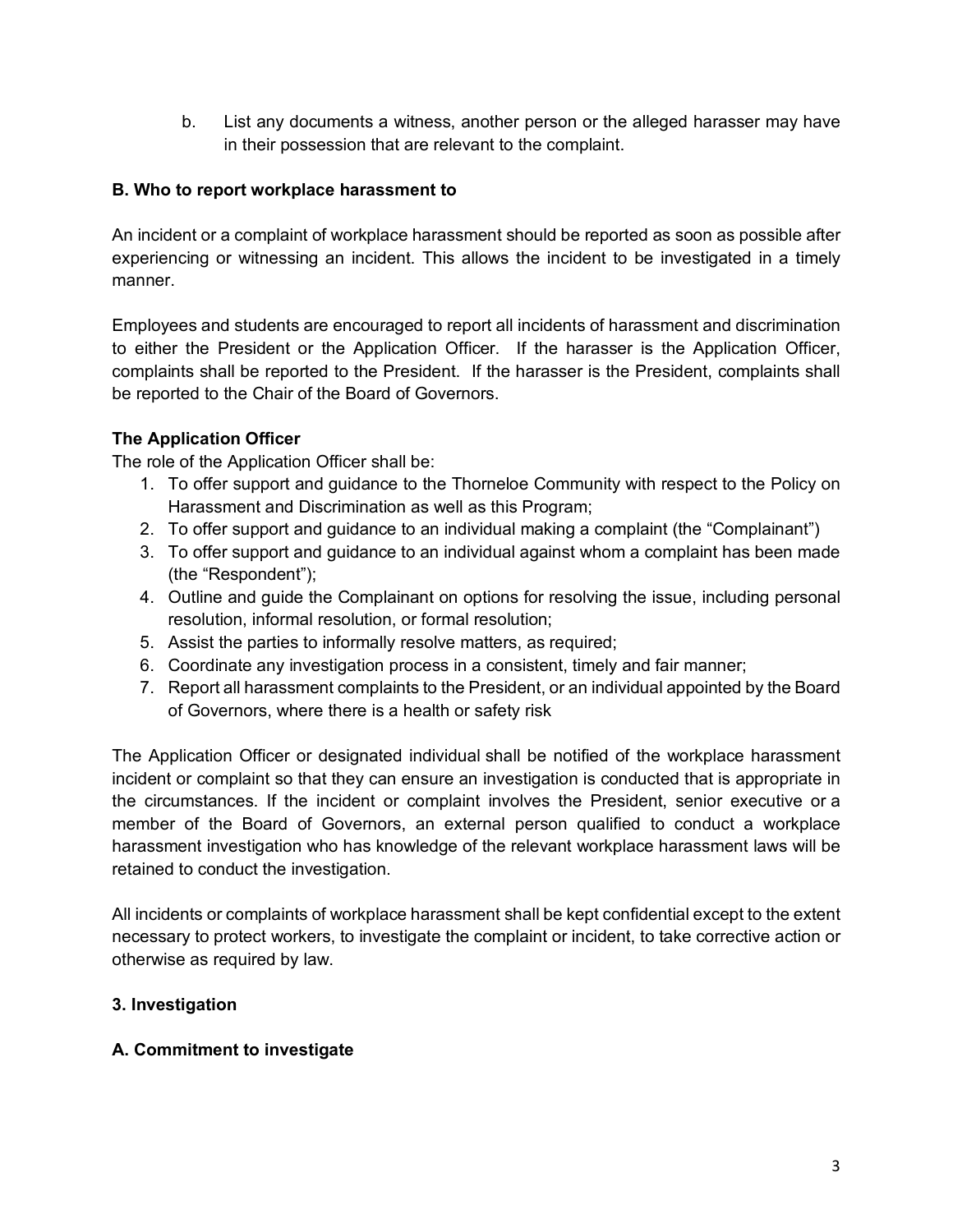Thorneloe University will ensure that an investigation appropriate in the circumstances is conducted when the employer, the President, the Application Officer, human resources, a manager or supervisor becomes aware of an incident of workplace harassment or receives a complaint of workplace harassment.

### **B. Who will investigate**

The Application Officer (or otherwise designated person) will determine who will conduct the investigation into the incident or complaint of workplace harassment. If the allegations of workplace harassment involve senior leadership, such as the President and above, the employer will refer the investigation to an external investigator to conduct an impartial investigation.

### **C. Timing of the investigation**

The investigation must be completed in a timely manner and generally within 90 days or less unless there are extenuating circumstances (i.e. illness, complex investigation) warranting a longer investigation.

### **D. Investigation process**

The person conducting the investigation whether internal or external to the workplace will, at minimum, complete the following:

- i. The investigator must ensure the investigation is kept confidential and identifying information is not disclosed unless necessary to conduct the investigation. The investigator should remind the parties of this confidentiality obligation at the beginning of the investigation.
- ii. The investigator must thoroughly interview the worker who allegedly experienced the workplace harassment and the alleged harasser(s), if the alleged harasser is a worker of the employer. If the alleged harasser is not a worker, the investigator should make reasonable efforts to interview the alleged harasser.
- iii. The alleged harasser(s) must be given the opportunity to respond to the specific allegations raised by the worker. In some circumstances, the worker who allegedly experienced the workplace harassment should be given a reasonable opportunity to reply.
- iv. The investigator must interview any relevant witnesses employed by the employer who may be identified by either the worker who allegedly experienced the workplace harassment, the alleged harasser(s) or as necessary to conduct a thorough investigation. The investigator must make reasonable efforts to interview any relevant witnesses who are not employed by the employer if there are any identified.
- v. The investigator must collect and review any relevant documents.
- vi. The investigator must take appropriate notes and statements during interviews with the worker who allegedly experienced workplace harassment, the alleged harasser and any witnesses.
- vii. The investigator must prepare a written report summarizing the steps taken during the investigation, the complaint, the allegations of the worker who allegedly experienced the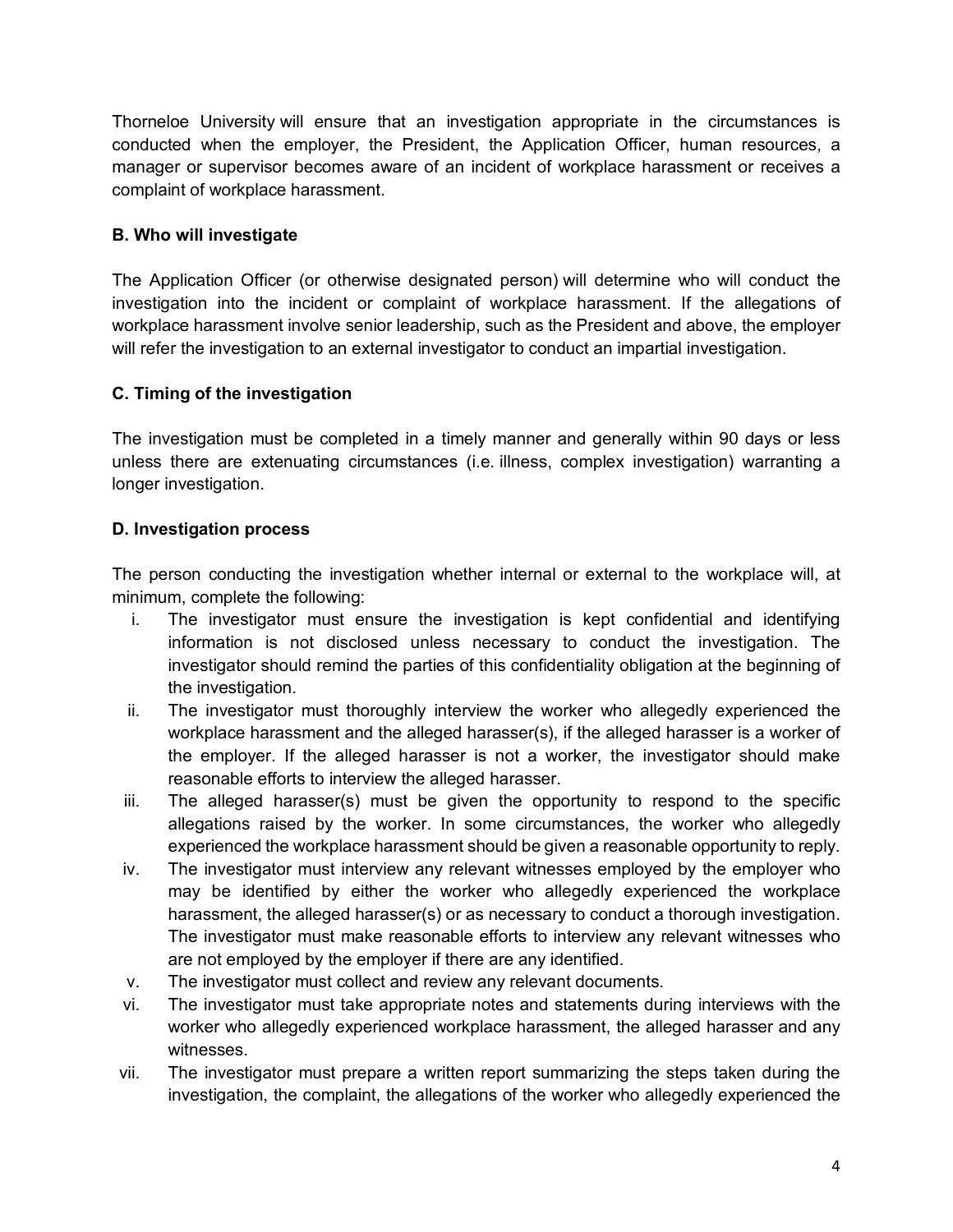workplace harassment, the response from the alleged harasser, the evidence of any witnesses, and the evidence gathered. The report must set out findings of fact and come to a conclusion about whether workplace harassment was found or not. The report must not only be fair and impartial, but also thorough, complete and useful and shall include a clear statement, based on a balance of probabilities, stating the following:

- a. Complaint allegations are substantiated; or
- b. Complaint allegations are unsubstantiated; or
- c. There is insufficient evidence on which to base a finding; or
- d. The complaint was frivolous, vexatious, malicious, or made in bad faith.

### **E. Results of the investigation**

Within 10 days of the investigation being completed, the worker who allegedly experienced the workplace harassment and the alleged harasser, if he or she is a worker of the employer, will be informed in writing of the results of the investigation and any corrective action taken or that will be taken by the employer to address workplace harassment.

### **F. Confidentiality**

Information about complaints and incidents shall be kept confidential to the extent possible. Information obtained about an incident or complaint of workplace harassment, including identifying information about any individuals involved, will not be disclosed unless disclosure is necessary to protect workers, to investigate the complaint or incident, to take corrective action or otherwise as required by law.

While the investigation is on-going, the worker who has allegedly experienced harassment, the alleged harasser(s) and any witnesses should not discuss the incident or complaint or the investigation with each other or other workers or witnesses unless necessary to obtain advice about their rights. The investigator may discuss the investigation and disclose the incident or complaint-related information only as necessary to conduct the investigation.

All records of the investigation will be kept confidential.

#### **G. Handling complaints**

The Employer's designated representative will make appropriate inquiries of the worker who has experienced harassment, and any witnesses, to determine if the incident is minor or serious.

If the incident is minor, the Employer shall:

- i. consider the appropriateness of mediation between the parties,
- ii. inform the harasser and conduct an appropriate investigation, and
- iii. report the findings to the worker who has experienced harassment, and take appropriate remedial measures.

If the incident is serious, the Employer shall: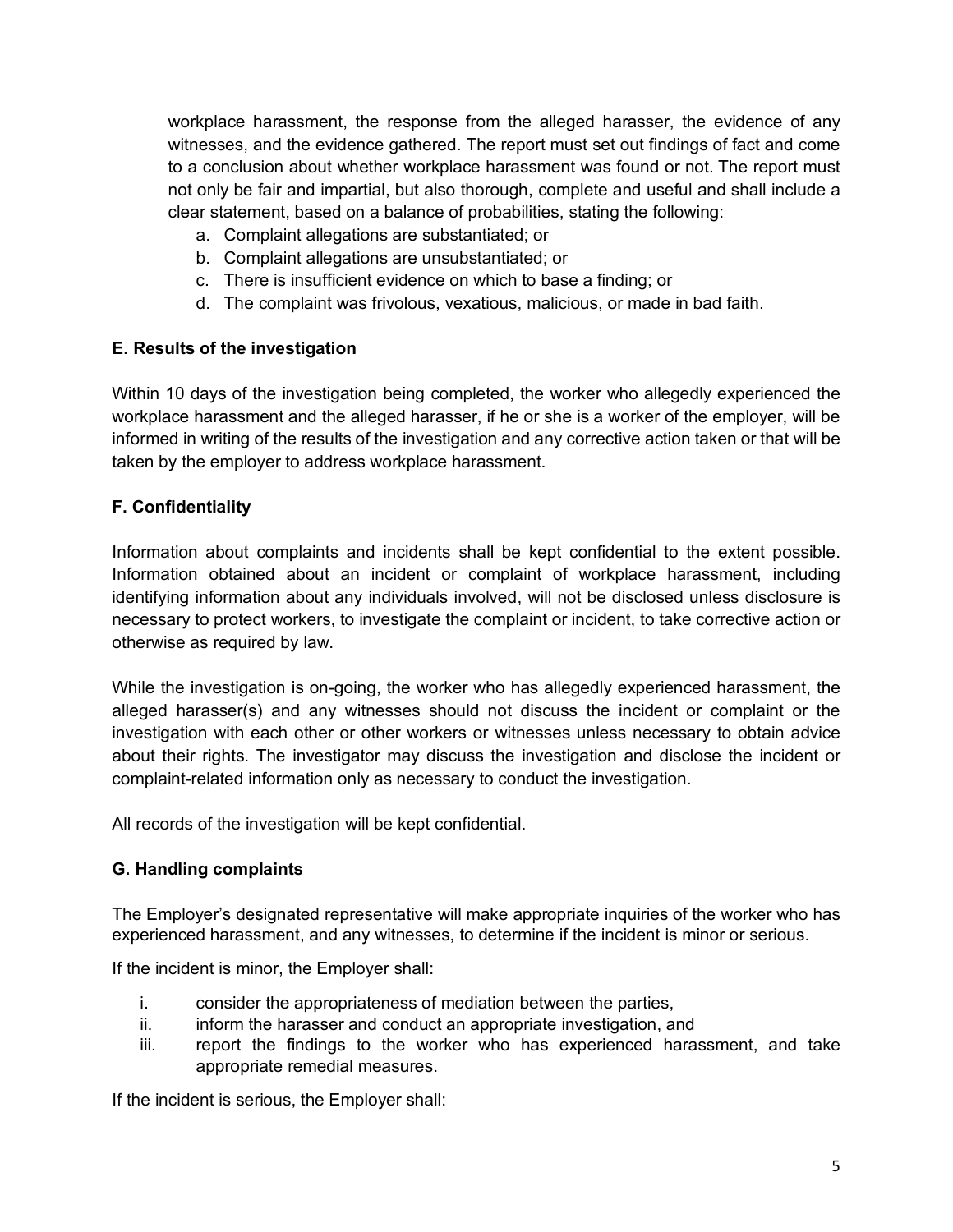- i. ensure the safety of the worker who has experienced harassment, and others,
- ii. inform the harasser and conduct a thorough investigation,
- iii. consider the suspension (with pay) of the harasser pending the conclusion of the investigation,
- iv. take appropriate remedial measures.

Depending upon the seriousness of the incident alleged, and the willingness of the parties involved, different options for resolution may be considered. The following options are available to provide a course of action that meets the needs of those involved:

- 1. **Personal Resolution Process**: This involves telling the individual to stop and that such behavior is unacceptable, inappropriate or unwelcome and will be reported if the behavior does not stop.
- 2. **Informal Resolution Process**: This is a process by way of discussion with both the Complainant and the Respondent, separately or together, with a view toward reaching a resolution. This process will attempt to be conciliatory rather than adversarial. It is best used in the early stages where people are willing to come to an agreement. Such an agreement may take the form of a clarification of a misunderstanding, an apology, or an agreed plan of action to avoid future incidents. It will be initiated by an individual submitting a written complaint which sets out a summary/details of any alleged incidents. If a mutually agreed upon resolution is achieved, an acknowledgement that an agreement has been reached shall be prepared by the Application Officer and signed by both parties. Failing resolution of the matter, the Complainant shall have the right to either take no further action, continue to explore other means of informal resolution, or proceed to a Formal Resolution Process.
- 3. **Formal Resolution Process**: This refers to the complaint process where a fact-finding investigation is carried out and a determination is made as to whether the Policy has been breached. When the matter cannot be resolved by the Informal Process, or is too serious to be dealt with by the Informal Process, a Formal Resolution Process may be initiated. The complaint shall be in writing, providing the particulars of the alleged harassment or discrimination including the name of the individual and shall be signed by the Complainant. A determination will be made as to whether the incident occurred as alleged, and appropriate action will be taken.

There shall be no negative consequences for any complainant under this policy, unless there is a finding that the complaint was made in bad faith or was completely frivolous, vexatious or malicious.

Anyone who retaliates against a person who filed a complaint, or who has been involved in a complaint, will be subject to disciplinary measures up to and including termination.

#### **4. Record keeping**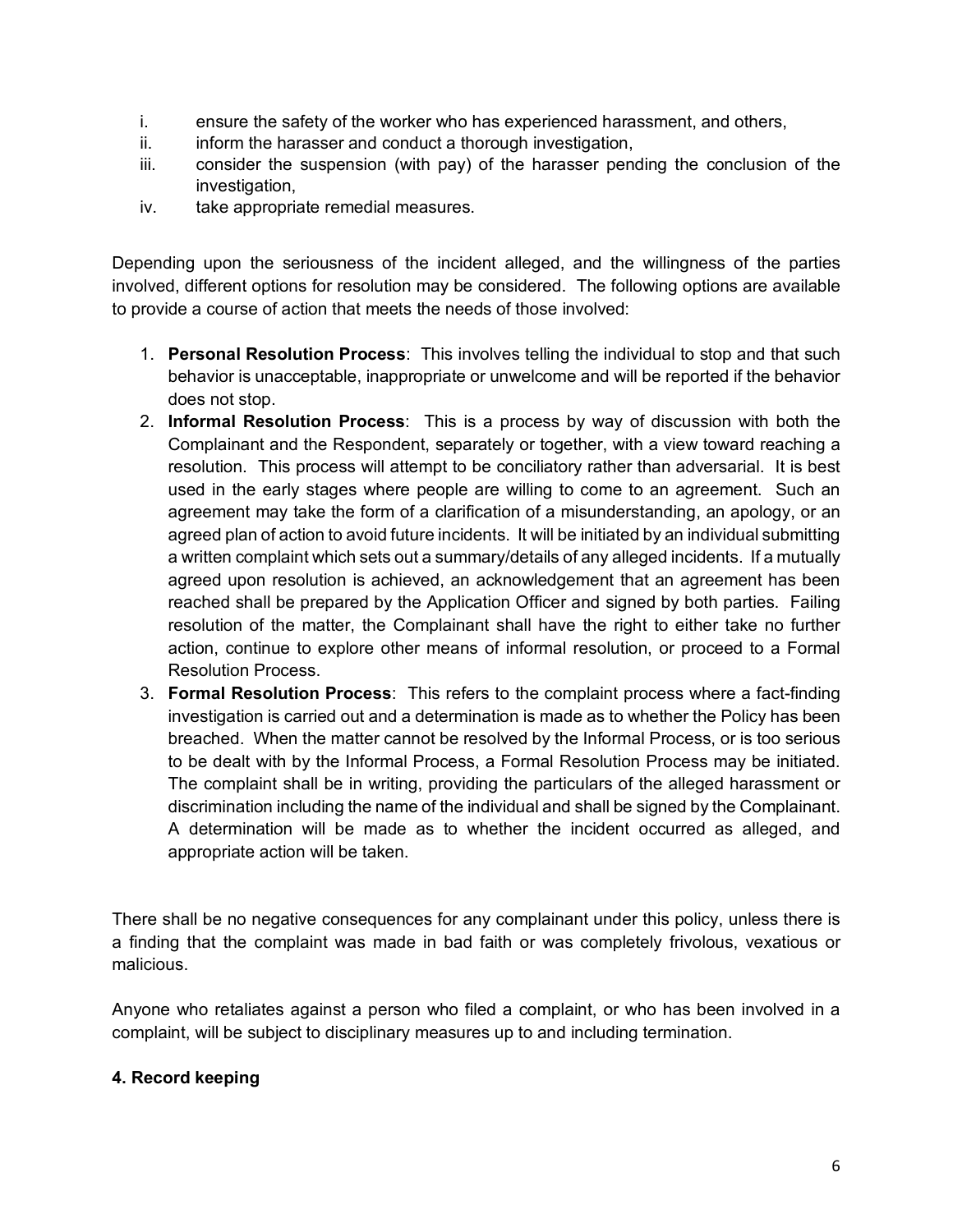The employer (human resources or designated person) will keep records of the investigation including:

- a. a copy of the complaint or details about the incident;
- b. a record of the investigation including notes;
- c. a copy of the investigation report (if any);
- d. a summary of the results of the investigation that was provided to the worker who allegedly experienced the workplace harassment and the alleged harasser, if a worker of the employer;
- e. a copy of any corrective action taken to address the complaint or incident of workplace harassment.

All records of the investigation will be kept confidential. The investigation documents, including this report should not be disclosed unless necessary to investigate an incident or complaint of workplace harassment, take corrective action or otherwise as required by law.

Records will be kept for two (2) years.

Date created:

Annual review date: